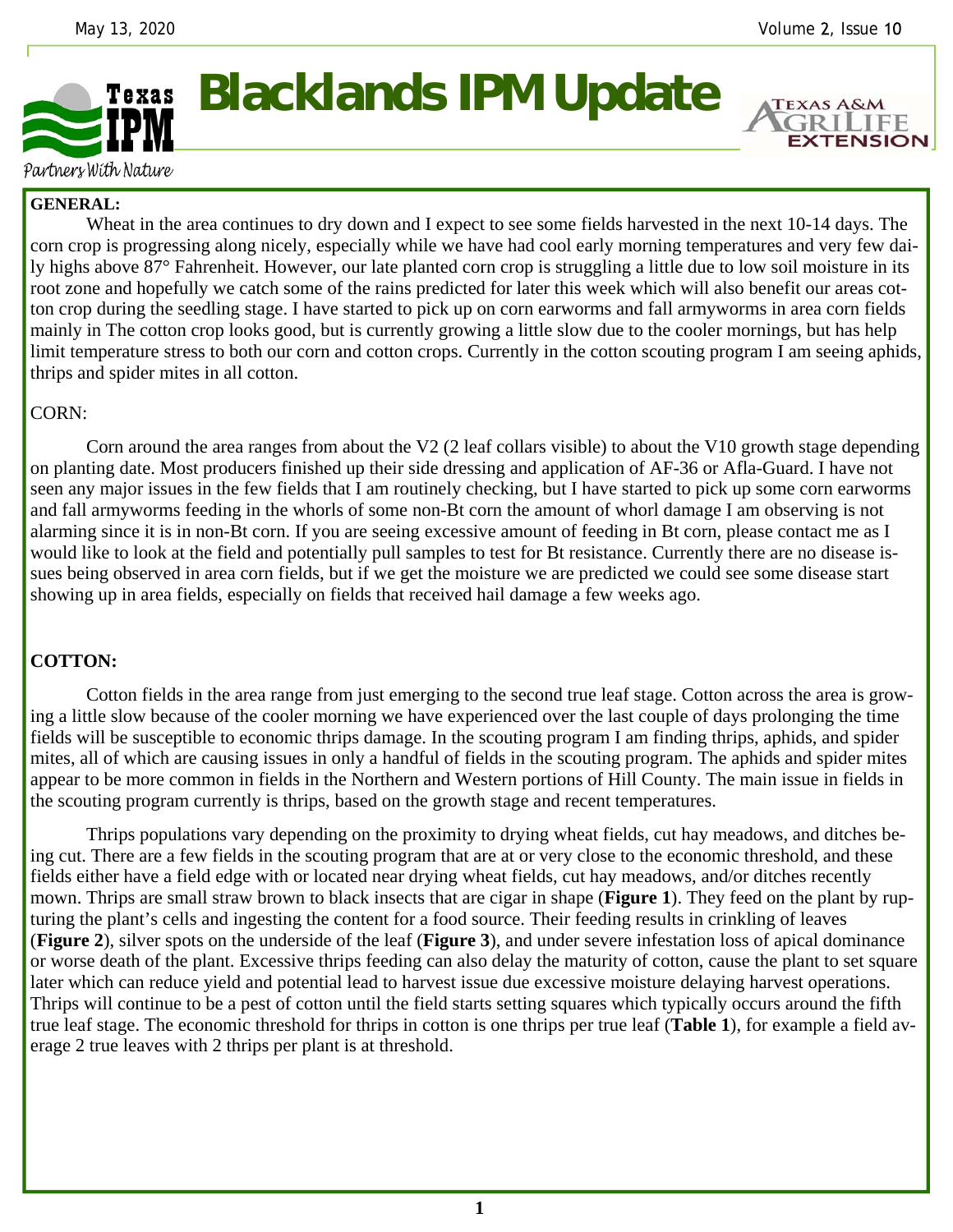

**Figure 1**. Adult thrips view under magnification. Photo credit: David Kerns



**Figure 2.** Crinkling of leaves cause by thrips feeding. Photo credit: John C. French Sr., Retired, Universities: Auburn, GA, Clemson, and U of MO, Bugwood.org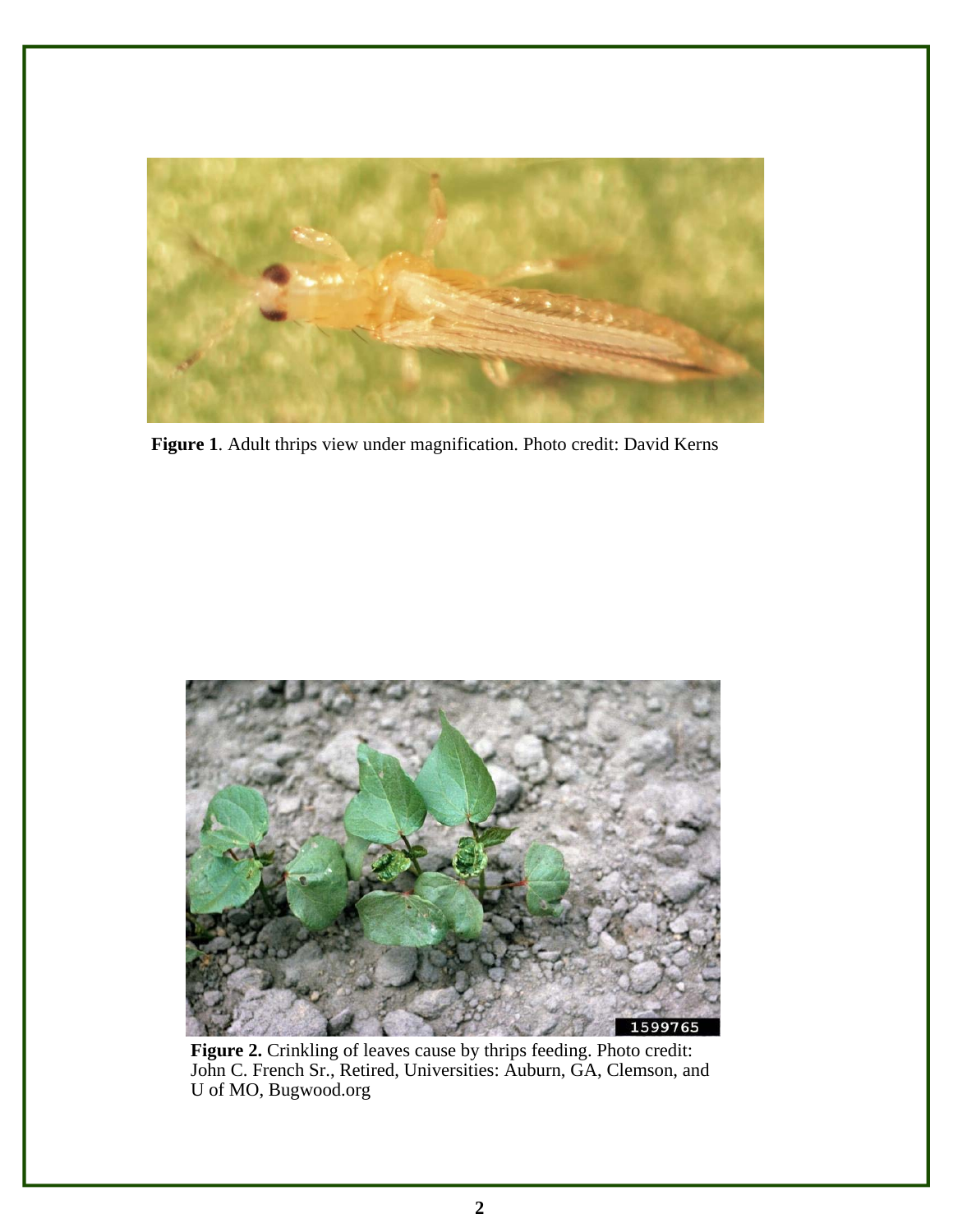

| <b>Table 1.</b> Economic threshold for thrips in cotton |  |  |
|---------------------------------------------------------|--|--|
|---------------------------------------------------------|--|--|

| <b>Growth stage</b><br>(number of true leaves on plant) | Number thrips per plant to justify<br><b>treatment</b> |
|---------------------------------------------------------|--------------------------------------------------------|
| Cotyledons                                              | 1 thrips                                               |
| 1st True leaf                                           | 1 thrips                                               |
| 2nd True leaf                                           | 2 thrips                                               |
| 3rd True leaf                                           | 3 thrips                                               |
| 4th true leaf                                           | 4 thrips                                               |

Treatment for thrips is rarely justified once plants reach the 5th true leaf stage or plant start setting squares.

**Figure 3**. Thrips feeding damage causes the underside of the leaf to develop silver specks where the thrips have feed on the leaf.

 Aphids are also being observed in area cotton fields in the scouting program and appear to be worse in fields in the Western and Northern portions of Hill County. In the scouting program aphid populations range from 0.5 aphids per leaf to a high of roughly 2 aphids per leaf and are not a major concern but populations should be considered when selecting an insecticide to apply to combat thrips. Typically, aphids are not a major issue in seedling cotton as they often do not build up to large enough colonies to cause economic damage. Aphids in seedling cotton can sometime be a good thing, as they will act as attractant for beneficial insects that can help keep other pest populations in check. Aphids feed on the plant by sucking phloem sap from the plant robbing it of carbohydrates that would otherwise be used for plant growth. Prolonged and/or heavy aphid populations can cause the leaves to cup downward. Aphids present in cotton also increases the risk of the plant(s) becoming infected with the Cotton Leaf Roll Dwarf Virus, which is a new disease of cotton in the United State of America. The economic threshold for cotton aphids is 40-70 aphids per true leaf in cotton before the first cracked boll and 10 aphids per leaf after the first cracked boll.



**Figure 4.** Aphids on a young cotton plant. They will typically be congregated in colonies near the terminal of he plant feeding on the tender plant tissues.